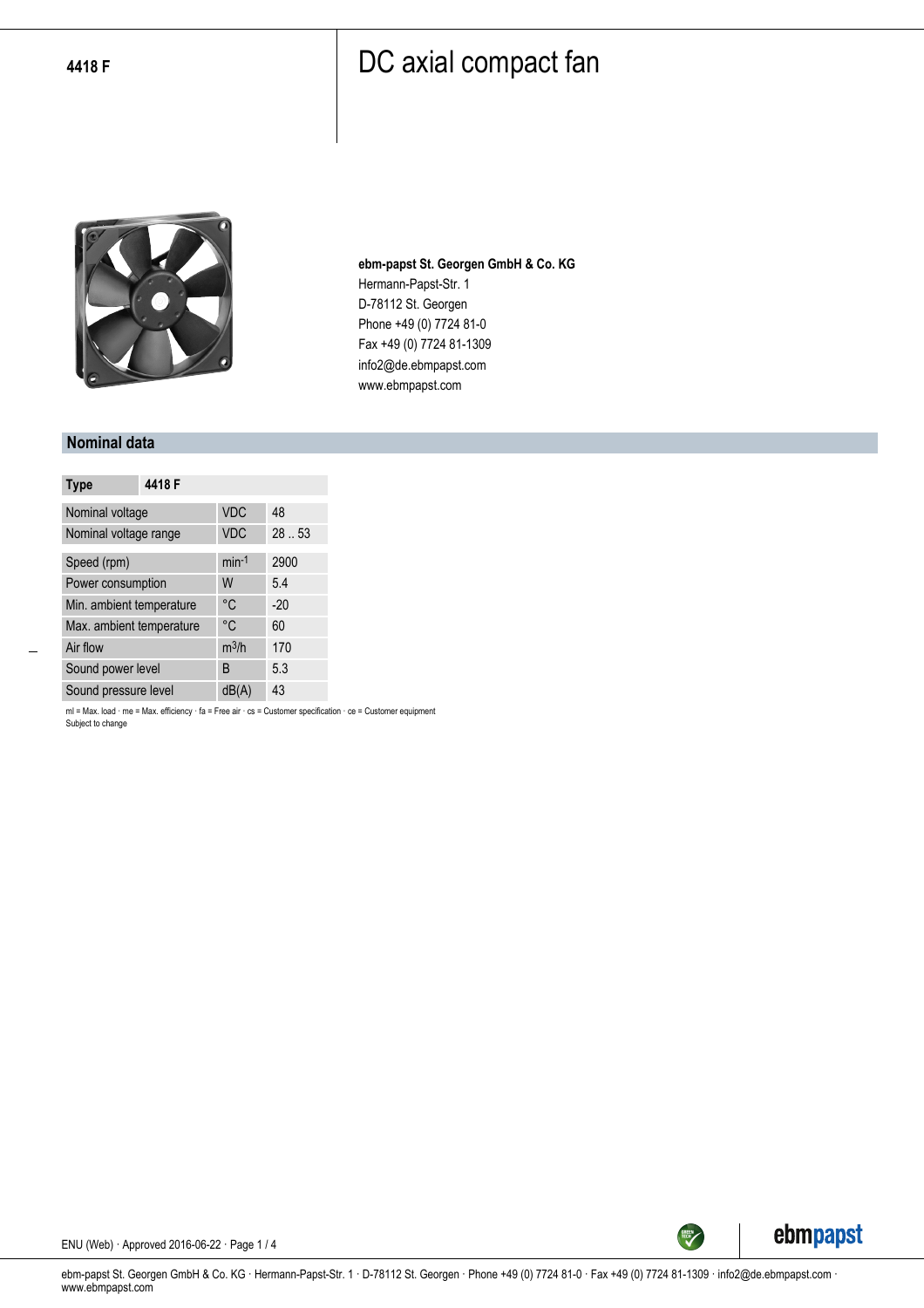#### **Technical description**

| Glass-fiber reinforced PBT plastic                     |
|--------------------------------------------------------|
| Glass-fiber reinforced PA plastic                      |
| $0.175$ kg                                             |
| 119 x 119 x 25 mm                                      |
| Exhaust over struts                                    |
| Counterclockwise, viewed toward rotor                  |
| <b>Ball bearing</b>                                    |
| 60000 h                                                |
| 37500 h                                                |
|                                                        |
| Leads AWG 24, TR 64, stripped and tin-plated.          |
| Protection against reverse polarity and blocked rotor. |
| Locked-rotor and overload protection                   |
| VDE, CSA, UL, CE                                       |
| Speed signal, alarm signal                             |
|                                                        |



SREEN

ENU (Web) · Approved 2016-06-22 · Page 2 / 4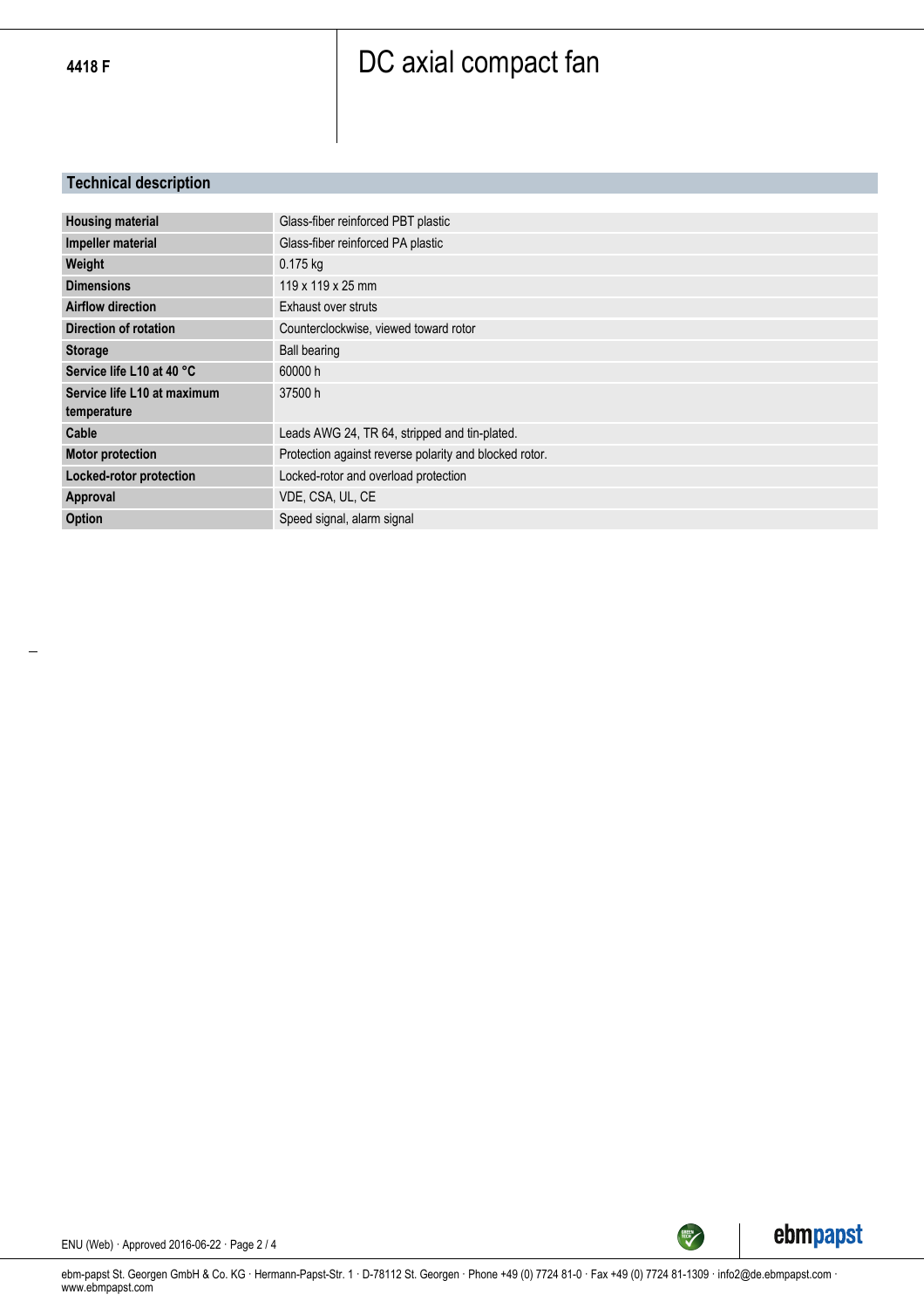#### **Product drawing**





ENU (Web) · Approved 2016-06-22 · Page 3 / 4